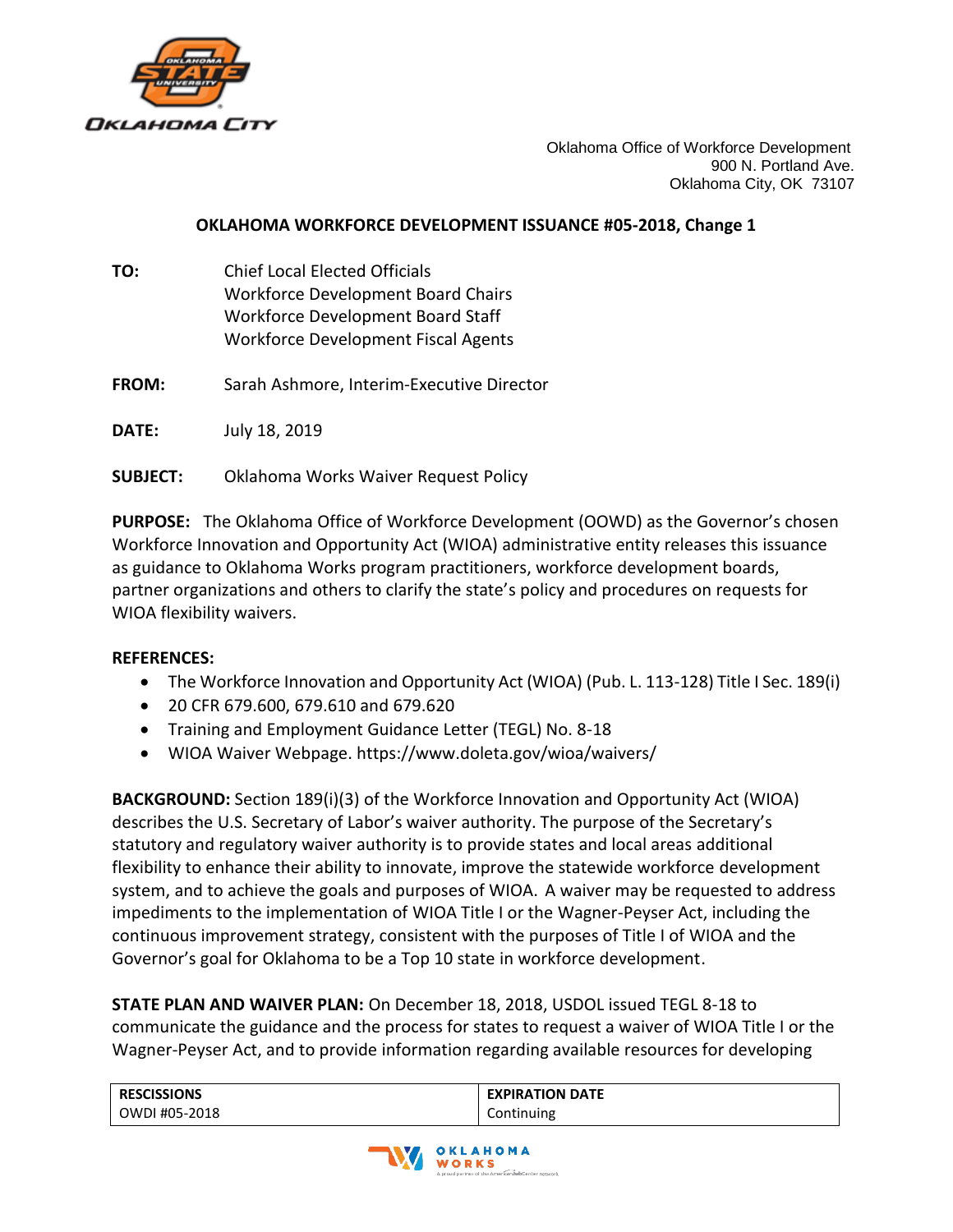waiver requests.

## **WAIVER SOLICITATION AND APPROVAL PROCESS**

The Oklahoma Office of Workforce Development (OOWD) as the Governor's chosen Workforce Innovation and Opportunity Act (WIOA) administrative entity is responsible for submitting waiver requests to the US Department of Labor based on input from the local areas regarding their need for additional flexibility and programmatic control to further enable them to achieve their goals. Upon consideration, OOWD will submit waiver requests received from the local areas to address barriers to WIOA implementation and spur innovative programming options.

**1) SOLICITATION:** The State will solicit requests at the time the State WIOA Plan is due for submission or modification, or as a separate waiver plan. Requests will be solicited through directives to the workforce system that include information about submitting state-level waiver requests.

To ensure the State has adequate information to submit to the US Department of Labor (USDOL), submitters are required to follow general procedures for submitting a waiver package proposal to the state with a deadline of no later than 5:00 p.m. on September 1. Submissions are to be received via a[t oklaworks@osuokc.edu.](mailto:oklaworks@osuokc.edu)

Waiver request proposals must contain the following:

- The federal statutory and/or regulatory requirements local area would like to waive;
- Actions the local area has undertaken to remove federal statutory or regulatory barriers;
- State strategic goal(s) and Department of Labor priorities (i.e. expansion of apprenticeships, improved employer engagement, etc.) supported by the waiver;
- Projected programmatic outcomes resulting from implementation of the waiver;
- The individuals, groups or populations impacted by the waiver;
- Description of how the local area intends to oversee effective waiver implementation and any unique protocols that may be used in their waiver requests.
- **2) POST REQUESTS RECEIVED FOR COMMENT:** OOWD will review each waiver request package proposal to ensure each contains sufficient information required for submission to the Governor's Council for Workforce and Economic Development or its designee and by USDOL, then release them for a public comment review period to last 30 calendar days.
- **3) REVIEW AND APPROVAL BY GOVERNOR'S COUNCIL FOR WORKFORCE & ECONOMIC DEVELOPMENT (GCWED):** At the conclusion of the public comment period, OOWD will compile the comments, amend the waiver package as necessary based on those comments and the guidelines set forward by USDOL and forward the package of waiver request proposals to the GCWED or its designee's consideration and approval.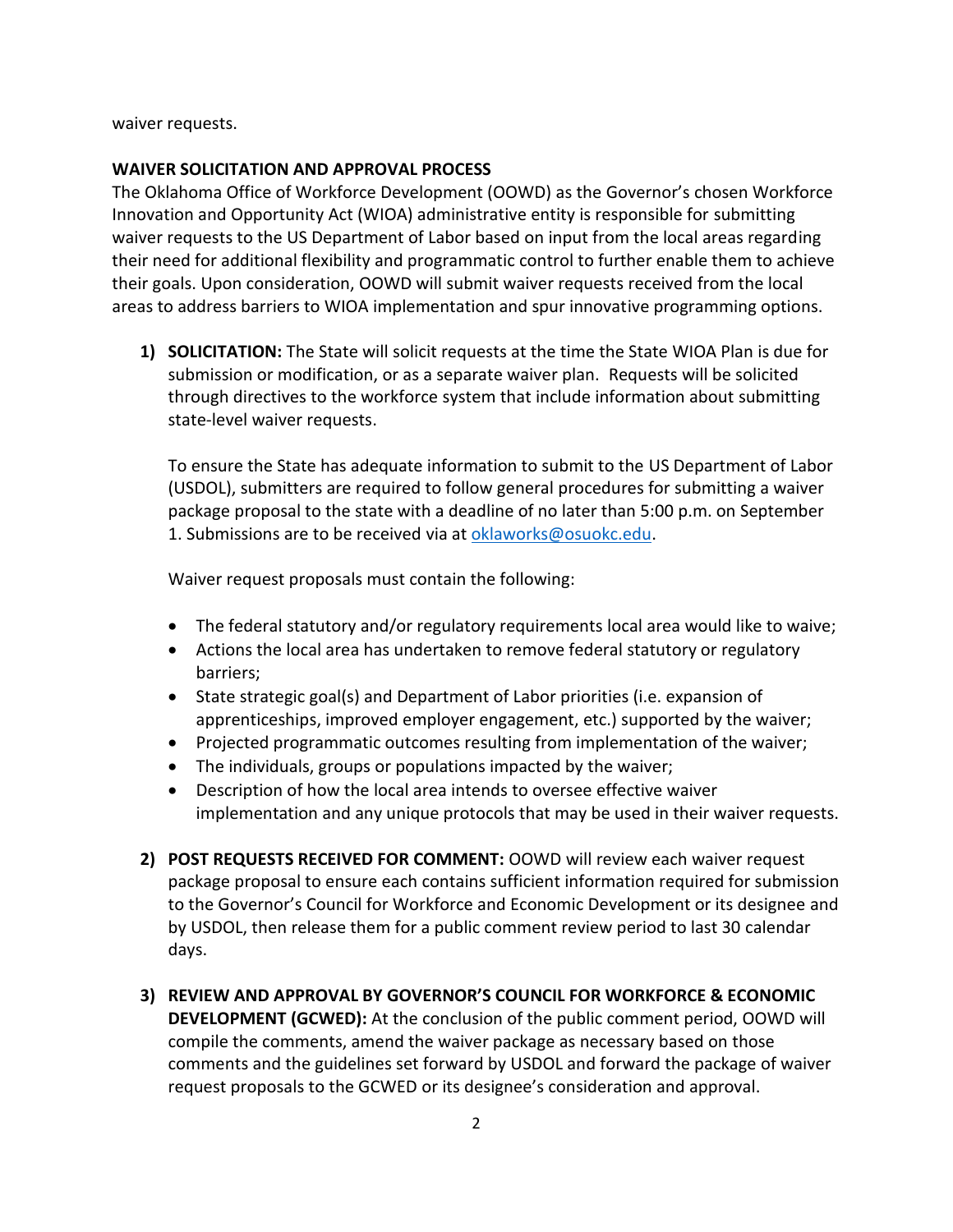**4) SUBMISSION TO USDOL:** At the conclusion of the review and approval process conducted by the GCWED or its designee, the approved package of waiver request proposals will be submitted to USDOL with subsequent State Plan modifications to follow, if such requests are approved.

**USDOL APPROVAL PROCESS:** The Secretary will issue a decision on a waiver request within 90 days after the receipt of the original waiver request. The Secretary will approve a waiver request if and only to the extent that:

(1) The Secretary determines that the requirements for which a waiver is requested impede the ability of either the State or local area to implement the State's Plan to improve the statewide workforce development system;

(2) The Secretary determines that the waiver plan meets all of the requirements of WIOA sec. 189(i)(3) and §§ 679.600 through 679.620; and

(3) The State has executed a memorandum of understanding (MOU) with the Secretary requiring the State to meet, or ensure that the local area meets, agreed-upon outcomes and to implement other appropriate measures to ensure accountability.

A waiver may be approved for as long as the Secretary determines appropriate, but for not longer than the duration of the State's existing Unified or Combined State Plan. The Secretary may revoke a waiver granted under this section if the Secretary determines that the State has failed to meet the agreed upon outcomes, measures, failed to comply with the terms and conditions in the MOU described in paragraph (f) of this section or any other document establishing the terms and conditions of the waiver, or if the waiver no longer meets the requirements of §§ 679.600 through 679.620.

**MONITORING AND ACCOUNTABILITY:** In TEGL 8-18, USDOL calls for state plans for monitoring waiver implementation, including collection of waiver outcome information. Just as states monitor the regular fiscal and programmatic implementation of WIOA at the local level, they must also consider how they will monitor a waiver that changes standard procedures. To address these areas, gain insight into how local areas are using waivers, and to ensure compliance with waiver guidelines, local areas will monitor and track how waivers have changed the activities of the local areas and directly or indirectly affected local area performance. The State will report information about waiver outcomes in the State's WIOA Annual Report.

**LOCAL AREA REQUESTS FOR USE OF STATE WAIVERS:** USDOL-approved waivers that affect all local areas requires all local workforce development area to modify their local and regional plans and policies to accommodate the waivers within 90 days of the USDOL approval.

Should other local areas besides that which originally requested a waiver choose to utilize one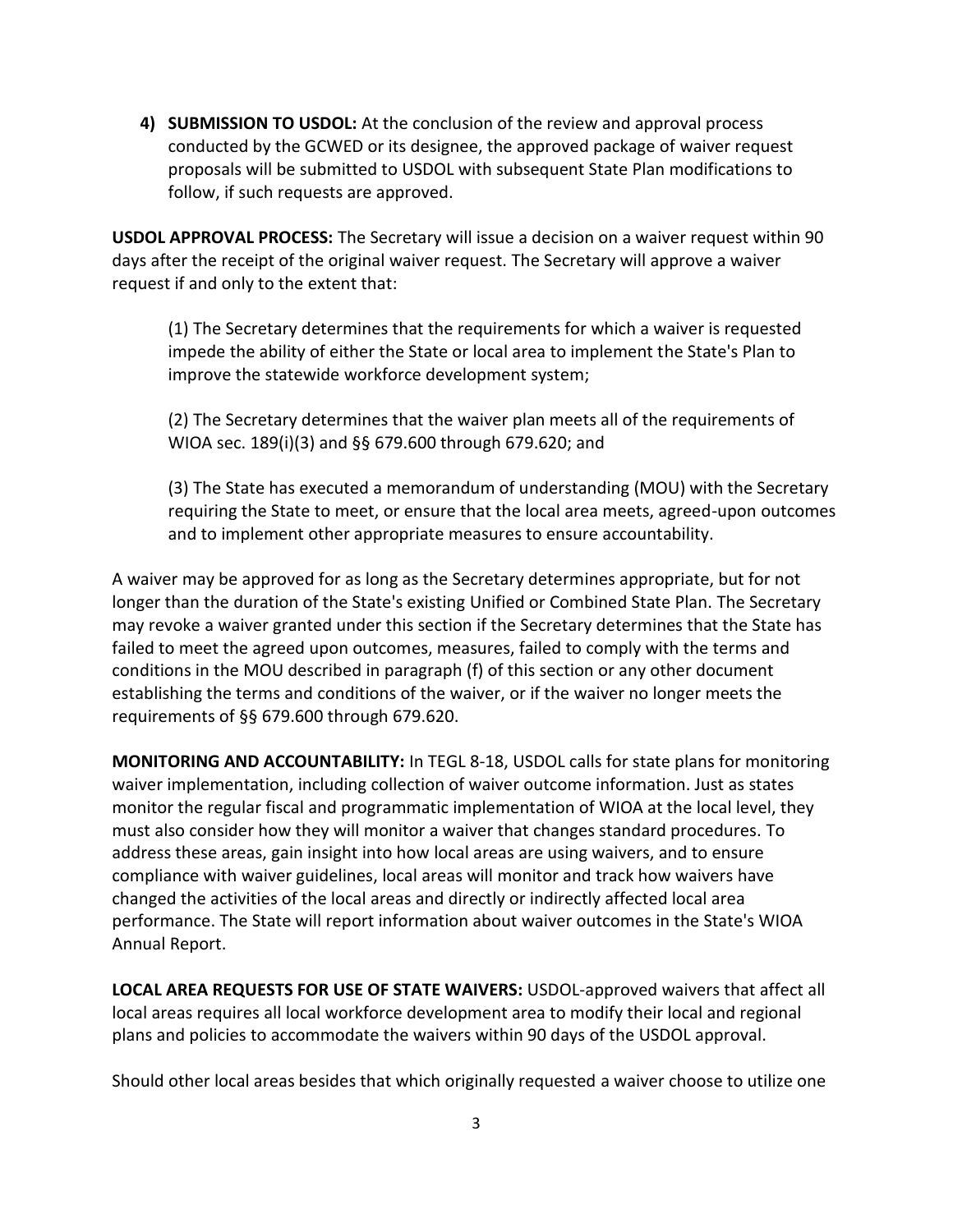or more of the waivers received by the State, they must apply to OOWD within 30 days of the USDOL approval, utilizing the proposal content above. If approved, local areas should update the plans and policies accordingly within 90 days of approval.

Only waiver proposals requested under the waiver package approved by the GCWED and then by USDOL will be considered.

**EQUAL OPPORTUNITY AND NONDISCRIMINATION STATEMENT:** All Recipients, and Sub recipients/Sub grantees must comply with WIOA's Equal Opportunity and Nondiscrimination provisions which prohibit discrimination on the basis of race, color, religion, sex (including pregnancy, childbirth, and related medical conditions, transgender status, and gender identity), national origin (including limited English proficiency), age, disability, political affiliation or belief, or, for beneficiaries, applicants, and participants only, on the basis of citizenship status or participation in a WIOA Title-I financially assisted program or activity.

**ACTION REQUIRED:** This Oklahoma Workforce Development Issuance (OWDI) is to become a part of your permanent records and made available to appropriate staff and sub-recipients.

**INQUIRIES:** If you have any questions about this issuance, please contact Policy and Program Staff in the Oklahoma Office of Workforce Development. Contact information can be found at [http://www.oklahomaworks.gov/about/.](http://www.oklahomaworks.gov/about/)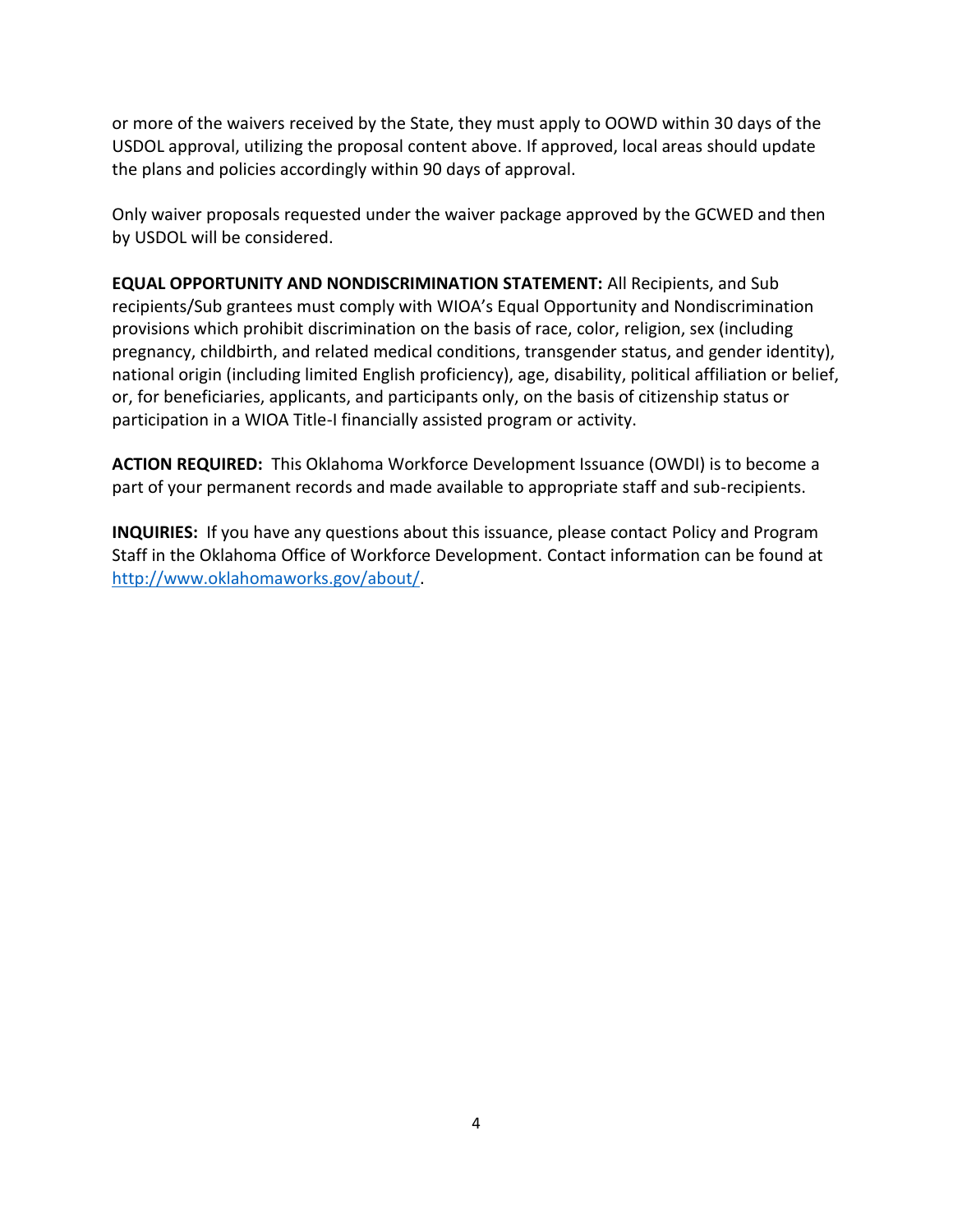| <b>Timeline for Waiver Solicitation and Approval</b>                                                                                                                                                                                                                                       |                                  |  |
|--------------------------------------------------------------------------------------------------------------------------------------------------------------------------------------------------------------------------------------------------------------------------------------------|----------------------------------|--|
| <b>Action</b>                                                                                                                                                                                                                                                                              | <b>Timeframe</b>                 |  |
| <b>SOLICITATION.</b> State will solicit requests at<br>the time the State WIOA Plan is due for<br>submission or modification, or as a separate                                                                                                                                             | Annually by September 1          |  |
| waiver plan.                                                                                                                                                                                                                                                                               |                                  |  |
| <b>PUBLIC COMMENT PERIOD. OOWD will</b><br>review each waiver request package proposal<br>to ensure each contains sufficient<br>information required for submission to the<br>Governor's Council for Workforce and                                                                         | 30 days                          |  |
| Economic Development or its designee and<br>by USDOL, then release them for a public<br>comment review period to last 30 calendar<br>days.                                                                                                                                                 |                                  |  |
| <b>REVIEW AND APPROVAL BY GOVERNOR'S</b><br><b>COUNCIL FOR WORKFORCE &amp; ECONOMIC</b><br>DEVELOPMENT (GCWED). Approved package<br>of waiver request proposals submitted to<br>USDOL with subsequent State Plan<br>modifications to follow, if such requests are<br>approved              | Annually                         |  |
| <b>USDOL APPROVAL.</b> Secretary will issue a<br>decision on a waiver request within 90 days<br>after the receipt of the original waiver<br>request.                                                                                                                                       | 30 to 90 days                    |  |
| <b>LOCAL AREA REQUESTS FOR USE OF STATE</b><br><b>WAIVERS.</b> Should a local area choose to<br>utilize one or more of the opt-in waivers<br>received by the State, they must apply to the<br>state within 30 days of the USDOL approval                                                   | 30 days                          |  |
| <b>MODIFY LOCAL AND REGIONAL</b><br>PLANS/POLICIES. USDOL-approved waivers<br>that affect all local areas requires all local<br>workforce development area to modify their<br>local and regional plans and policies to<br>accommodate the waivers within 90 days of<br>the USDOL approval. | Within 90 days of USDOL approval |  |



OOWD is an equal opportunity employer/program. Auxiliary aids and services are available upon request to individuals with disabilities.